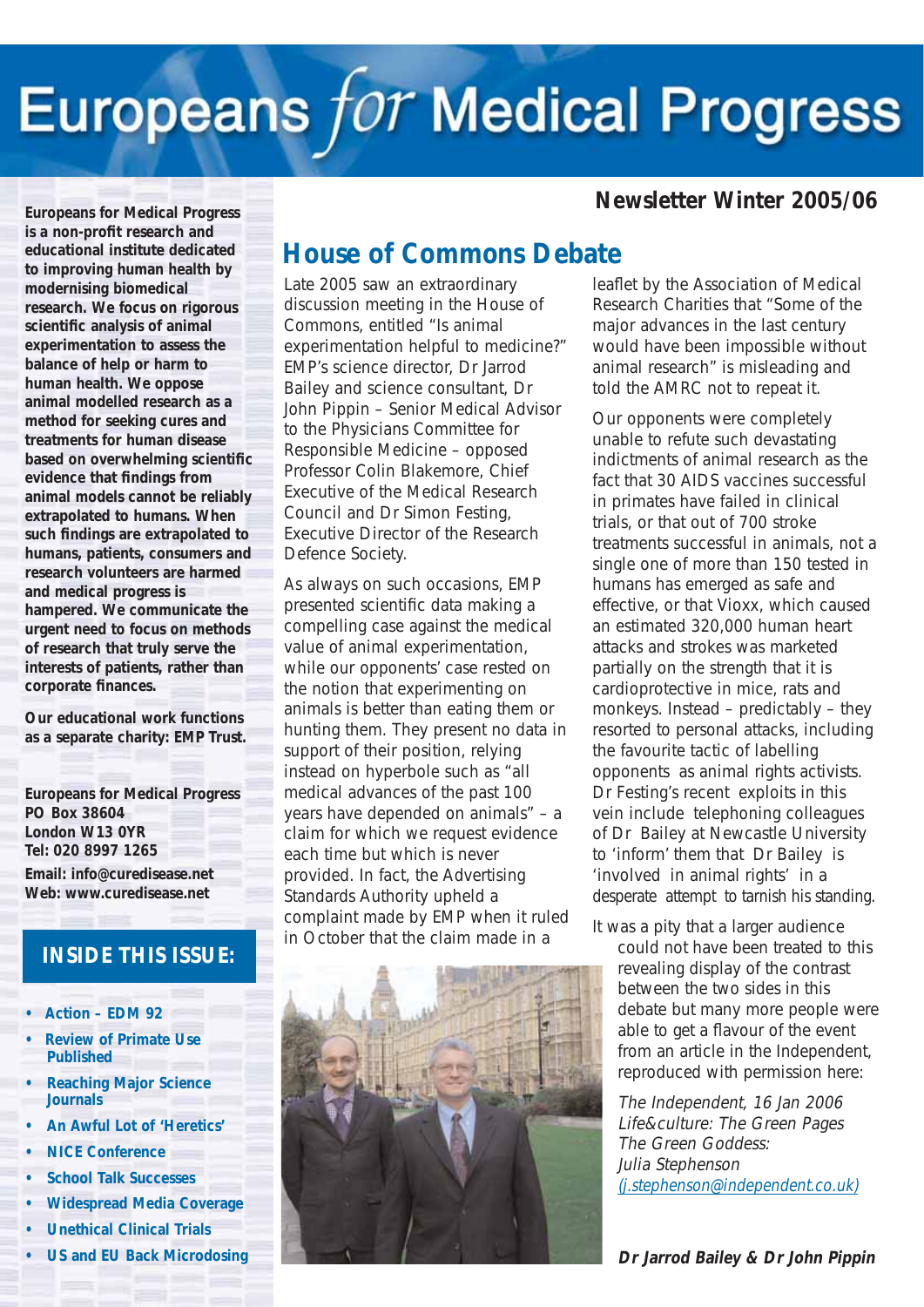#### **While the debate rages on, lab rats are still suffering**

The last time I visited the Houses of Parliament was seven years ago to have tea with my then romantic interest, who was a member of the House of Lords. It was a comforting occasion, with homely waitresses, toasted teacakes and lashings of "your lordships". This antiquated vision has fortunately been swept away and replaced by Blair's hand-picked cronies. Far more democratic!

I only share this blast from my past because my most recent visit wasn't so comforting. For a start, the queues! It's easier to get through customs at Tel Aviv airport these days than through security at the House of Commons.

This time I was attending a debate: "Is animal experimentation helpful to medicine?" Provivisectionists Professor Colin Blakemore, chief executive of the Medical Research Council, and Dr Simon Festing, executive director of the Research Defence Society were ranged against Dr Jarrod Bailey, science director of Europeans for Medical Progress, and Dr John Pippin, consultant to the Physicians Committee for Responsible Medicine.

Drs Bailey and Pippin explained how human tissue, imaging, computer models and microdosing offer more reliable data than can ever be obtained from animals.

Exciting developments like pharmacogenomics that use human DNA chips allow the right medicines to be prescribed for the right patients. This reduces adverse drug reactions, which kill thousands of people and cost the NHS £500m every year.

Owing to habit and cost, most companies still rely on animal tests - even though they often fail to predict hazards for humans. The arthritis drug Vioxx was linked with fatal heart attacks and strokes, though tests in mice and monkeys had shown it was "safe".

Testing on animals tells us about animals, not people. Aspirin can be fatal to cats; penicillin kills guinea pigs; arsenic poisons humans but not sheep; lemon juice poisons cats and rabbits; thalidomide can be hazardous to humans but is safe for most animals; 30 HIV vaccines worked well in monkeys but all have failed in human trials; 700 stroke treatments have succeeded in animals but not one has succeeded in patients.

I was shocked that instead of refuting any of these arguments, Dr Festing (who has never been a research scientist) suddenly began accusing Dr Pippin of being a radical animal rights campaigner and connected to Peta. Dr Pippin reiterated he had no

links with any animal rights groups or charities, that he was a fully paid-up scientist and committed to proving the ineffectiveness of animal testing through scientific means only.

It makes me livid that anyone who argues against vivisection is branded a radical (some of us are quite reasonable). This tarnishes the fair-minded guardians of animal welfare and makes it harder for them to get a fair hearing.

Interestingly, Dr Festing's father is a consultant for Harlan UK, which is one of the world's largest suppliers of animals to research laboratories. He also holds financial interests in a number of pharmaceutical companies, including GlaxoSmithKline and Celltech.

The tragic thing is that while we humans bicker and pharmaceutical companies line their pockets, in laboratories all over the world animals are suffering unimaginably agonising deaths when there are already far more effective testing methods available.

It is refreshing to see such an honest account of a debate about the scientific validity of animal experimentation printed in a national newspaper; having become more accustomed to the kind of dishonest version of events produced by the Observer (see our last newsletter). George Orwell observed that "In times of universal deceit, telling the truth becomes a revolutionary act." We hope that other newspapers will follow the Independent's courageous lead and that the ramifications of this article will be far-reaching.

We were pleased to observe a boost in support for EDM 92 following the debate: there were 149 signatories as we went to press.

#### **Action – EDM 92**

149 MPs have already signed Early Day Motion 92: "Animal testing of drugs", revealing that there is substantial parliamentary support for the idea of a scientific evaluation of animal testing. However, in order to turn that support into action, we would like to double the number of signatories and for that we need **your** help. If your MP has not already signed, please ask them to do so before late November 2006. We have produced a postcard (enclosed) in order to enable you to do this with the minimum of effort. Every MP has received a briefing from us, setting out several compelling reasons to assess the efficacy of animal tests, as itemised on our website at www.curedisease.net/news/050525.shtml.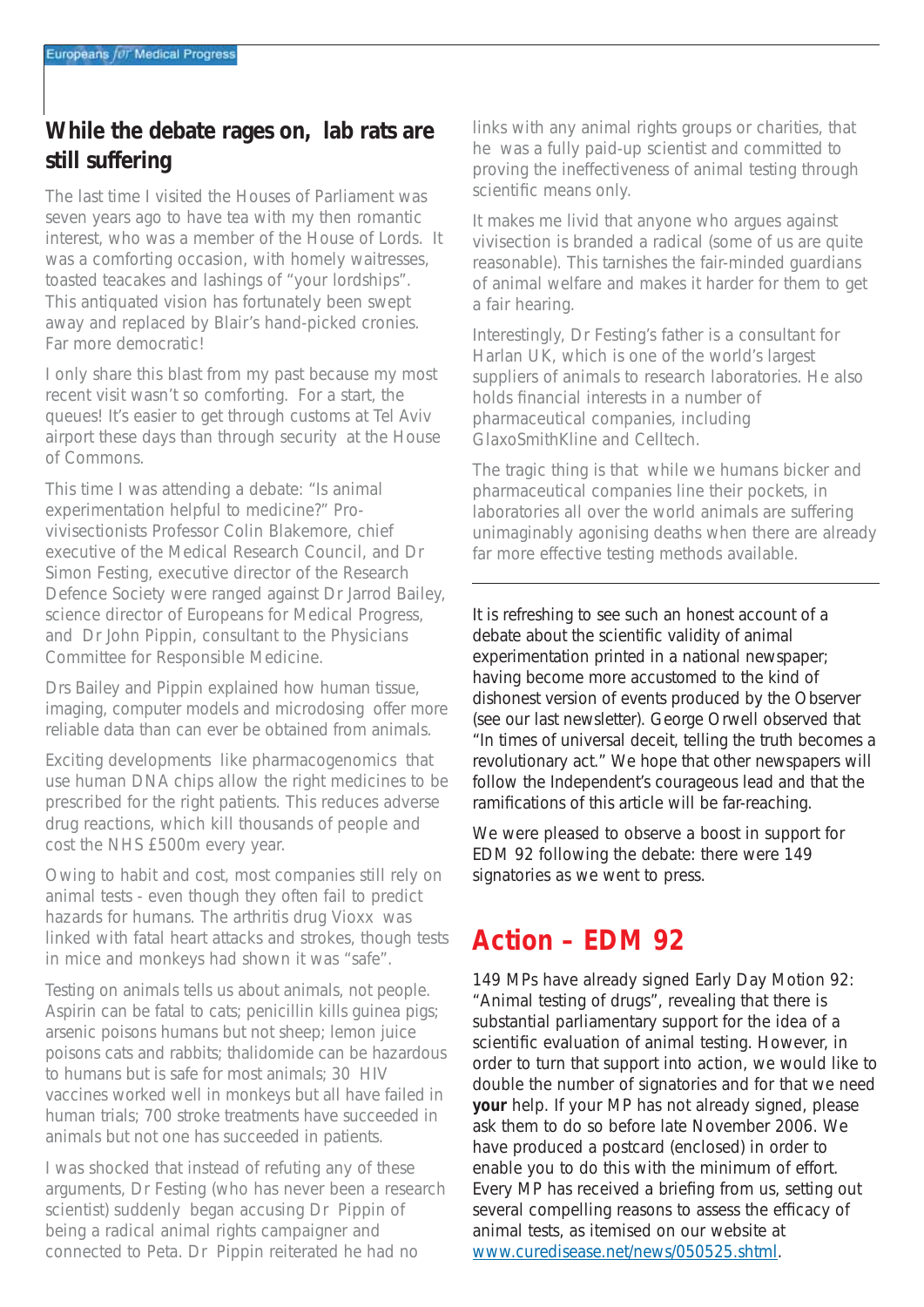You can find the name of your MP at www.locata.co.uk/commons or the House of Commons information line 020 7219 4247.

EDM 92 reads: "That this House, in common with Europeans for Medical Progress, expresses its concerns regarding the safeguarding of public health through data obtained from laboratory animals, particularly in light of large numbers of serious and fatal adverse drug reactions that were not predicted by animal studies; is concerned that the Government has not commissioned or evaluated any formal research on the efficacy of animal experiments, and has no plans to do so; and, in common with 83 per cent. of general practitioners in a recent survey, calls upon the Government to facilitate an independent and transparent scientific evaluation of the use of animals as surrogate humans in drug safety testing and medical research."

Please contact us if you are able to distribute further copies of the postcard: maybe your local library, health food shop or GP surgery would display them for you. We also have a petition to gather public support for an independent scientific evaluation of animal testing – please print a copy from our website or request a copy from us by post. You can also add your support on our website.

## **Review of Primate Use Published**

It is very rare for papers critical of animal experimentation to achieve publication in the scientific literature. It is therefore particularly important that EMP has succeeded in gaining publication of a critical review of primate research in the December issue of the journal Biogenic Amines: "Non-human primates in medical research and drug development: a critical review": Biogenic Amines, Vol. 19, No. 4-6, pp. 235-255 (2005). Copies of the paper are available from EMP for £3, including postage. You can also view the paper on our website. Here are the opening and closing paragraphs:

There is much current debate surrounding the use of non-human primates (NHPs) in medical research and drug development. This review, stimulated by calls for evidence from UK-based inquiries into NHP research, takes a critical view in order to provide some important balance against papers supporting NHP research and calling for it to be expanded. We show that there is a paucity of evidence to demonstrate the positive contribution or successful translation of NHP research to human medicine, that there is a great deal of often overlooked data showing NHP research to be irrelevant, unnecessary, even hazardous to human

health and to have little or no predictive value or application to human medicine. We briefly discuss the reasons why this may be so, reflect upon the consequences for future medical progress and, on the basis of our findings, suggest a more scientifically robust and promising way forward.

For the benefit of human medical progress, it is surely time for objectivity, transparency and honesty in the assessment of NHP models and their contribution to medical science. Only by ensuring this can we be confident that we are utilizing scientific technology to the full, performing the best translational research possible, and making real progress towards the relief of human suffering and disease.

# **Reaching Major Science Journals**

The most popular science journals reach a huge audience and wield substantial influence not only over scientists but also over policy-makers, so getting our message heard in leading journals is a very important goal. Publication of the following editorial (co-authored by Dr Bailey) in the British Medical Journal (USA) is immensely gratifying:

#### Animal Tests Yield Misleading Results **BMJ USA: Education and debate** Which drugs cause cancer?

Despite President Nixon's War on Cancer, launched in 1971, and billions of dollars spent since then, cancer remains the second-leading killer of Americans. Around 40% of us will get cancer, and half of us will die from it. This ceaseless tide of human suffering starkly questions the effectiveness of our strategies, including the accuracy of our methods for identifying human carcinogens.

Millions of laboratory animals have been sacrificed for this purpose. Thousands of chemicals, including ever-increasing numbers of therapeutic drugs, are consequently described as potentially carcinogenic. Yet, are animal experiments really predictive of human carcinogenicity?

The agency most responsible for protecting Americans from environmental contaminants is the Environmental Protection Agency (EPA), and the chemicals of greatest public health concern are described within its Integrated Risk Information System (IRIS) toxic chemicals database. We recently surveyed this database to assess the human utility of animal carcinogenicity data. Most chemicals lack human exposure data and possess only animal carcinogenicity data. In the majority of cases,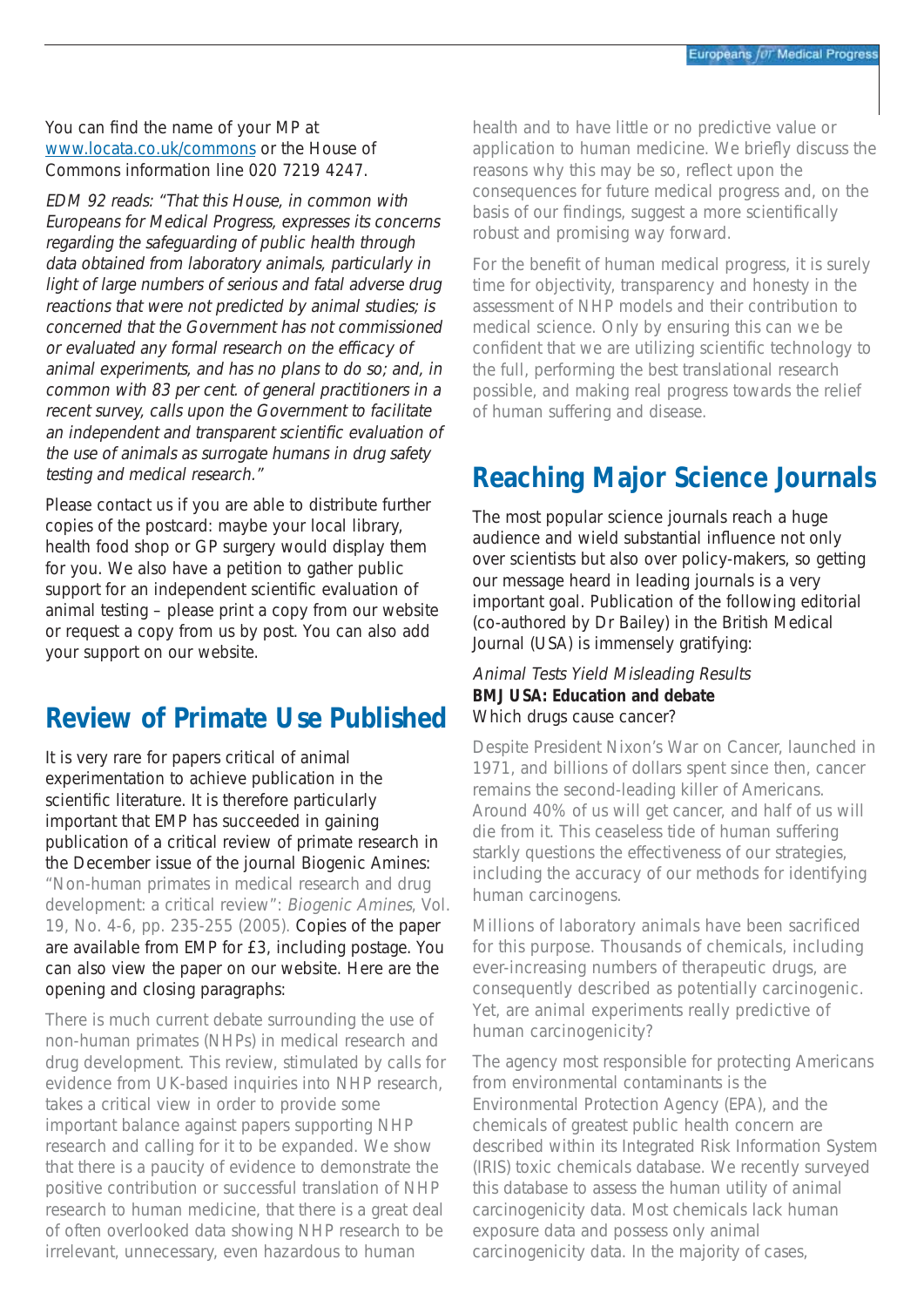however—58.1% (93/160)—we found that the EPA considered the animal data inadequate to support the useful human carcinogenicity classifications of probable carcinogen or non-carcinogen.

But at least the animal data were predictive for 42% of chemicals. Or were they? A comparison of EPA carcinogenicity classifications with those assigned by the World Health Organization's International Agency for Research on Cancer (IARC) yielded disturbing results. For the 128 chemicals with human or animal data assessed by both agencies, human carcinogenicity classifications were similar only for those 17 possessing significant human data. For the 111 primarily reliant on animal data, the EPA was far likelier than the IARC to assign carcinogenicity classifications indicative of greater human risk.

The IARC is widely recognized as the world's leading authority on carcinogenicity assessments. Such profound differences in carcinogenicity classifications of identical chemicals between the IARC and the EPA appear to indicate that in the absence of human data the EPA is over-reliant on animal carcinogenicity data. Consequently, the EPA tends to over-predict carcinogenic risk.

The questionable reliability of EPA carcinogenicity assessments was also the topic of a 2000 Congressional investigation. It concluded that despite being advertised as quantitative, science-based classifications, some were, in fact, more grounded in EPA policy favoring classifications indicative of greater human risk.

No agency responsible for protecting public health is ever likely to be sued for excessive caution. As every medical professional is acutely aware, however, the converse in the case of medical mishap is not true. One cannot help but sympathize with the concerns of EPA policy-makers in the world's most litigious nation. Nevertheless, the resultant EPA carcinogenicity classifications cannot be regarded as generally correct.

On the face of it, the EPA's heavy reliance on animal carcinogenicity tests seems understandable. There is a longstanding tradition of animal testing, and virtually all human carcinogens, when tested in sufficient animal species, have generated positive results. However, if enough animal testing is conducted, it appears that carcinogenesis will eventually occur in some species regardless of human risk. Of 20 human non-carcinogens studied in animals, 19 produced carcinogenic effects.

The problem with animal carcinogenicity tests is not their lack of sensitivity for human carcinogens, but rather their lack of human specificity. A positive result has poor predictive value for humans. Reasons for this include the predisposition of chronic high-dose bioassays for false-positive results due to the overwhelming of natural tissue repair mechanisms, and the unnatural elevation of cell division rates during ad libitum feeding studies. Such factors render accurate extrapolation from animals to humans virtually impossible.

The protracted time frames of animal carcinogenicity studies, and their substantial drain on human, financial, and animal resources, present other important disadvantages. Standard rodent bioassays take at least three years to plan, execute, and interpret. They have cost hundreds of millions of dollars and have consumed millions of skilled personnel hours. They also account for many of the animals reported to be experiencing the highest levels of pain and distress in laboratories.

Modern alternatives exist, such as quantitative structureactivity relationship (computerized) expert systems, which predict biological activity based on chemical structure; enhanced in vitro assays; and cDNA microarrays, which allow detection of genetic expression changes long before the development of macroscopic lesions. These methods have the potential to yield superior human specificity results, in greatly reduced time frames, with greatly reduced demands on financial, personnel, and animal resources.

Inexplicably, however, regulatory agencies have been frustratingly slow to accept modernized testing protocols. With some 400 new drugs now introduced annually, a radical rethinking of our reliance on prolonged animal testing is required. The development and implementation of rapid and predictive nonanimal assays will minimize cancer losses to society, and might even restore our faith in the accuracy of the neoplastic warnings metastasizing throughout our medical formularies.

Andrew Knight, research scientist<sup>i</sup>; Jarrod Bailey, medical scientist<sup>2</sup>; Jonathan Balcombe, research scientist<sup>3</sup>

1 Animal Consultants International, 91 Vanbrugh Court Wincott St London SE11 4NR, UK; <sup>2</sup>School of Population and Health Sciences University of Newcastle upon Tyne, UK; 3 Physicians Committee for Responsible Medicine Washington, DC.

#### **An Awful Lot of 'Heretics'**

A heretic is defined as 'A person holding an opinion at odds with what is generally accepted.' This doesn't mean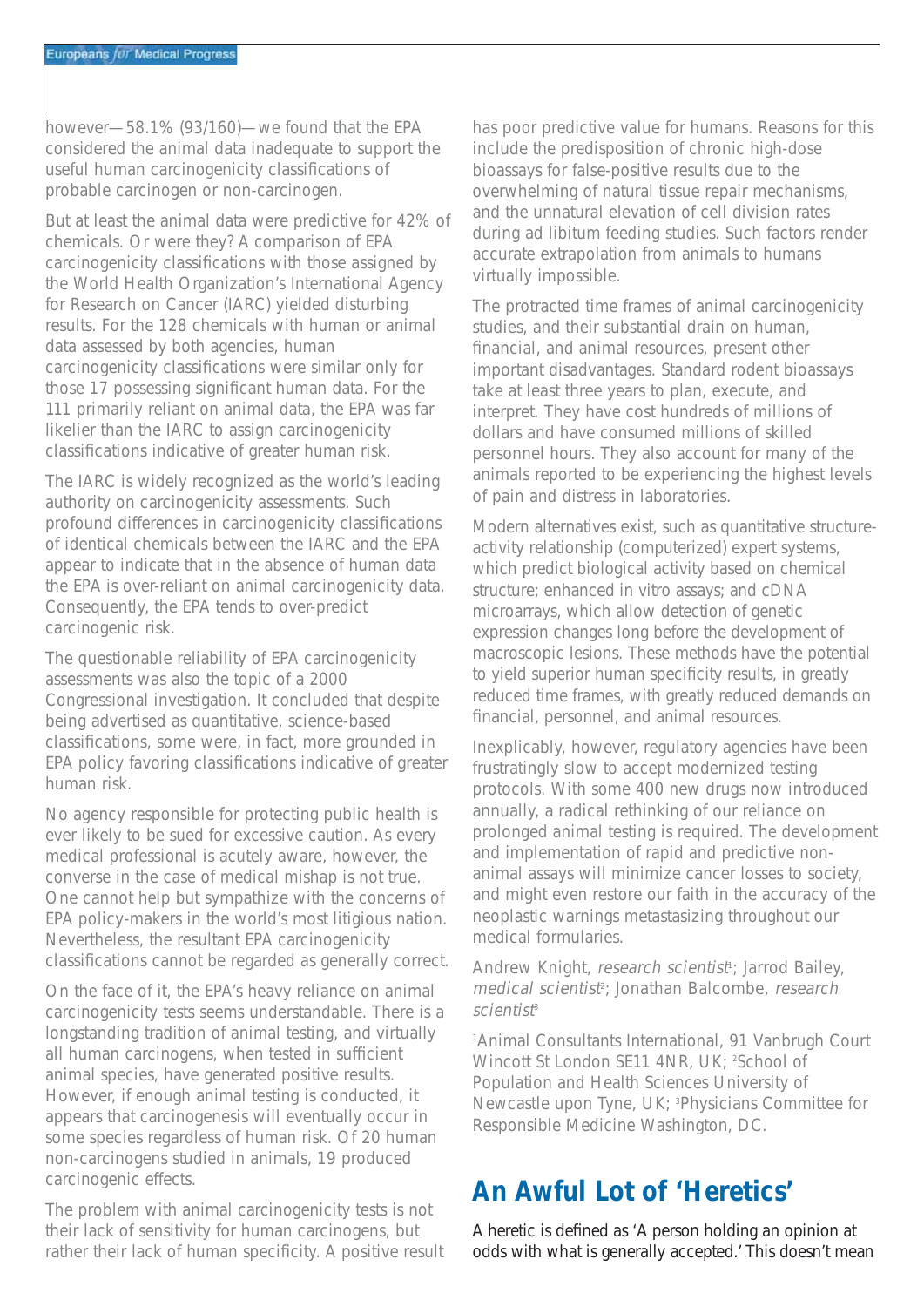that heretics are automatically wrong: a view being widely held is no guarantee of its validity. Throughout history heretics have been pivotal in accelerating scientific discovery, and have frequently been 'before their time,' establishing groundbreaking truths about science and the natural world decades before their acceptance by the societies that derided them.

Supporters of animal experimentation have dismissed opponents as heretics for over a century. But, as with Copernicus' suggestion that the Earth was not the centre of the universe, and the postulation of the 'Big Bang' theory of the origin of the universe, the number of scientists moving camp to side with the heretics is growing substantially. A sense of this, and the direction in which things are moving, can be gleaned from two events that took place in the summer of 2005.

At the end of August, almost 1000 people attended the 'Fifth World Congress on Alternatives and Animal Use in the Life Sciences' in Berlin, the majority of whom were scientists. Many of the delegates have worked for years to develop scientific methods that can exceed the stringent 'validation criteria' set for them, in the hope that they will be accepted and used in preference to the animal tests that could never reach the same standards – and indeed have never been required to do so.

Despite being chronically under-funded, the scientists presented evidence of amazing developments and progress that promise to revolutionise our approach to the testing of drugs and chemicals, and the use of animals in medical research. Examples include computer programmes that can predict the toxicity of drugs and chemicals with unprecedented accuracy; the use of human stem cells to assess the hazards posed by these substances; new models of the skin to test for harmful absorption and corrosion properties; enhanced use of 'genomic' technologies to screen drugs and to elucidate the causes of human disease, and many more.

But for the first time there was also a widespread frustration at the attitudes of scientists in industry and the regulatory authorities for their inertia and resistance to these validated and better-performing methods. There was indignation that no matter what is done, no matter how well an 'alternative' achieves its stated aims, the status quo will remain…simply because those whose job it is to actually use these methods are comfortable with the animal-based approach. How can such an outlook be justified? Why are these individuals beyond reproach? How can anyone seriously defend the animal-based tests that are clearly unscientific, and object to the proposed alternatives because they're not perfect?

A comment by Dr James Watson (co-discoverer of the structure of DNA) is appropriate here: "The fact is most scientists act as though they are stupid because they are wedded to some approach they can't change, meaning they are moving sideways or backwards."

Frustrations at these attitudes were commonplace and vociferous. Demands were made that both approaches be treated equally: can it be right that animal tests have an in-built 'safety factor' of a one hundred-fold margin of error, when non-animal methods don't? Can it be right that non-animal methods are criticised for being less than perfect, when the animal tests they're intended to replace are so poor?

Fortunately, frustration has already been channelled into action. While scientists continue to do sterling work to provide tests that will ensure human safety and drug efficacy better than ever before, work is underway to address the inequitable treatment of animal and nonanimal methods. It seems logical that if validating nonanimal methods is not enough, then we must turn our attention to the animal tests and invalidate them…and this is precisely what is happening.

In fact, the presentation of a study invalidating animalbased testing of potential human carcinogens, coauthored by our Science Director Dr Jarrod Bailey, won one of only two conference prizes for its scientific merit, beating off competition from 350 others. Dr Bailey was also invited to present his study on the futility of animal testing for substances that can cause birth defects, which was very well received.

And there were 'heretics' in abundance…esteemed and experienced scientists showing that humanspecific in vitro (test-tube) tests can predict human toxicity better than tests in live rats, alongside drug development specialists stating unequivocally that there is no place for animal studies in drug discovery or development – that they are scientifically unsound – that making an effort to 'refine' and 'reduce' such animal experiments is futile and that replacement is the only option. And what's more, that this is now starting to become major drug company thinking…

The theme of invalidation continued in September as Dr Bailey formed part of the committee at a meeting of the European Centre for the Validation of Alternative Methods (ECVAM) in Italy, to discuss the prospect of a formal invalidation process for the longstanding, commonly accepted, widely used though never validated animal-based methods. It is expected that ECVAM will soon begin to formally evaluate the scientific validity of the animal tests that continue to be required by the regulatory bodies that oversee drug and chemical approvals in Europe. This is a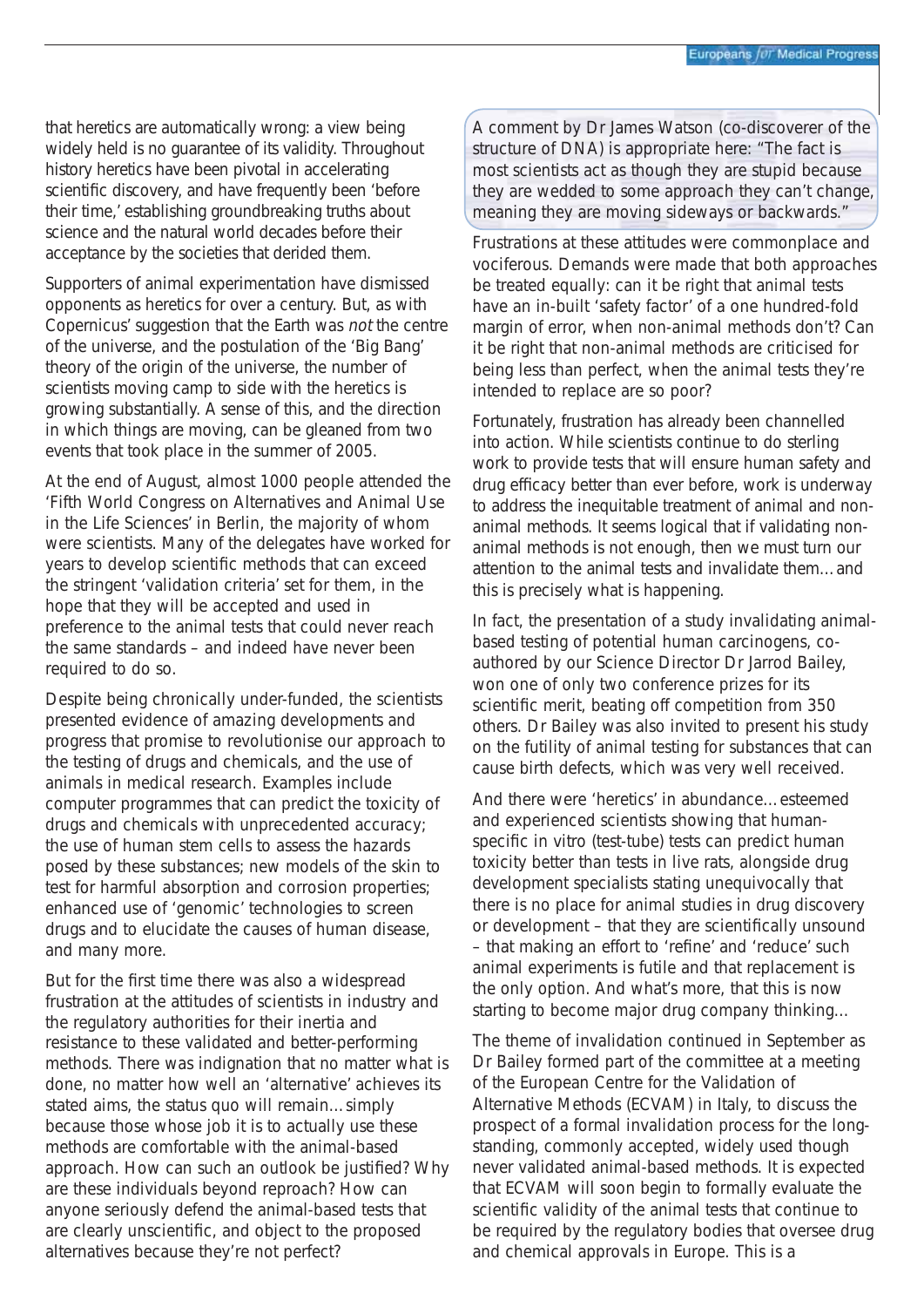groundbreaking move, and one that will surely be the final nail in the coffin of animal experiments in this field, helping to ensure the safety of European citizens in a way that animal testing never could.

But the evaluation of animal experiments doesn't stop there. There has been a recent surge in the interest of many scientists to broaden the scope of this evaluation process to animal models of human diseases, used in universities and other research establishments all over the world. Building on the preliminary work just completed by Dr Bailey and his colleagues in the fields of cancer and teratology (birth defects), a huge, multi-centre raft of work is about to get underway to tackle this issue. It is in society's interest to ensure that this work goes ahead unmolested: an objective, transparent and comprehensive assessment of animal research is long overdue, and will help to ensure that the testing of drugs and chemicals, and research into the diseases that affect us all, will be the most effective it can possibly be. No-one with honourable motives and without conflicting vested interests can object to this assessment…but support from those who champion animal experimentation is conspicuous by its absence.

## **NICE Conference**

In December, we exhibited again at the annual conference of the National Institute of Health and Clinical Excellence (NICE) in Birmingham. This is a great opportunity to speak to people involved in shaping healthcare policy and its delivery. Once again, we were delighted by the level of interest in our organisation and by the overwhelming encouragement and support for what we are seeking to achieve. Doctors, nurses, researchers, lecturers, professors and representatives of patient groups and primary care trusts could not have agreed with us more.

## **School Talk Successes**

EMP's director, Kathy Archibald, gave talks to several hundred students at colleges which were also receiving speakers from Merck, Sharp and Dohme. It was interesting to learn that the Merck speakers were quite unable to answer questions put to them by the students, following their session with EMP. It was very pleasing that substantial numbers of students revised their opinions about the necessity of animal experimentation in light of the evidence presented to them. This is always an unexpected bonus, simply because the prospect of undoing a lifetime of

brainwashing in under an hour is challenging, to say the least! Jarrod Bailey also gave a talk to his old school in Newcastle, which was very well received by students and teachers alike, who were keen to ensure that his return visit would not be his last!



**Kathy Archibald** 

#### **Widespread Media Coverage**

In our last newsletter, we commented on the woefully unbalanced coverage of the issue of animal experimentation in the media. It is a pleasure to report that the past few months have seen a small but significant improvement in the balance, starting with coverage of the statement orchestrated by the RDS and signed by 500 scientists in support of animal research. Predictably, most of the media presented the story as though those 500 scientists represent the entire scientific community – and neglected to mention that, simultaneously, 1,000 scientists were in Berlin at the 5th World Congress on Alternatives and Animal Use in the Life Sciences, as mentioned above. Channel 4 News commendably broke the mould and interviewed Kathy Archibald as well as RDS director Simon Festing, as did BBC News 24 and BBC Radio Scotland. Interestingly, Simon Festing said on Channel 4 News that he would support an independent scientific evaluation of animal testing: in fact, he has been campaigning hard against EMP's initiative and told the Scientist magazine that he will write to every MP who has signed EDM 92 to inform them of their mistake! On the subject of the 500 scientists, EMP cannot improve on the comment made by Dr Robert Matthews in The First Post; "If you want to know the future of animal experiments, forget the 500 scientists. Their arguments are as scientific as organ-grinders insisting they must keep their monkeys. Watch instead the pharmaceutical companies, whose patience with the farce of animal experiments can't last much longer."

An unusually fair and balanced article in the Guardian on August 27th quoted EMP's survey of GPs, which found that 82% of doctors are concerned that animal data can be misleading when applied to humans and 83% would support an independent scientific evaluation of the clinical relevance of animal experimentation. BBC Radio 4 presented a refreshingly balanced pair of "You and Yours" programmes on animal experimentation in September. Jarrod Bailey featured in the first programme and Kathy Archibald spoke in the follow-up debate.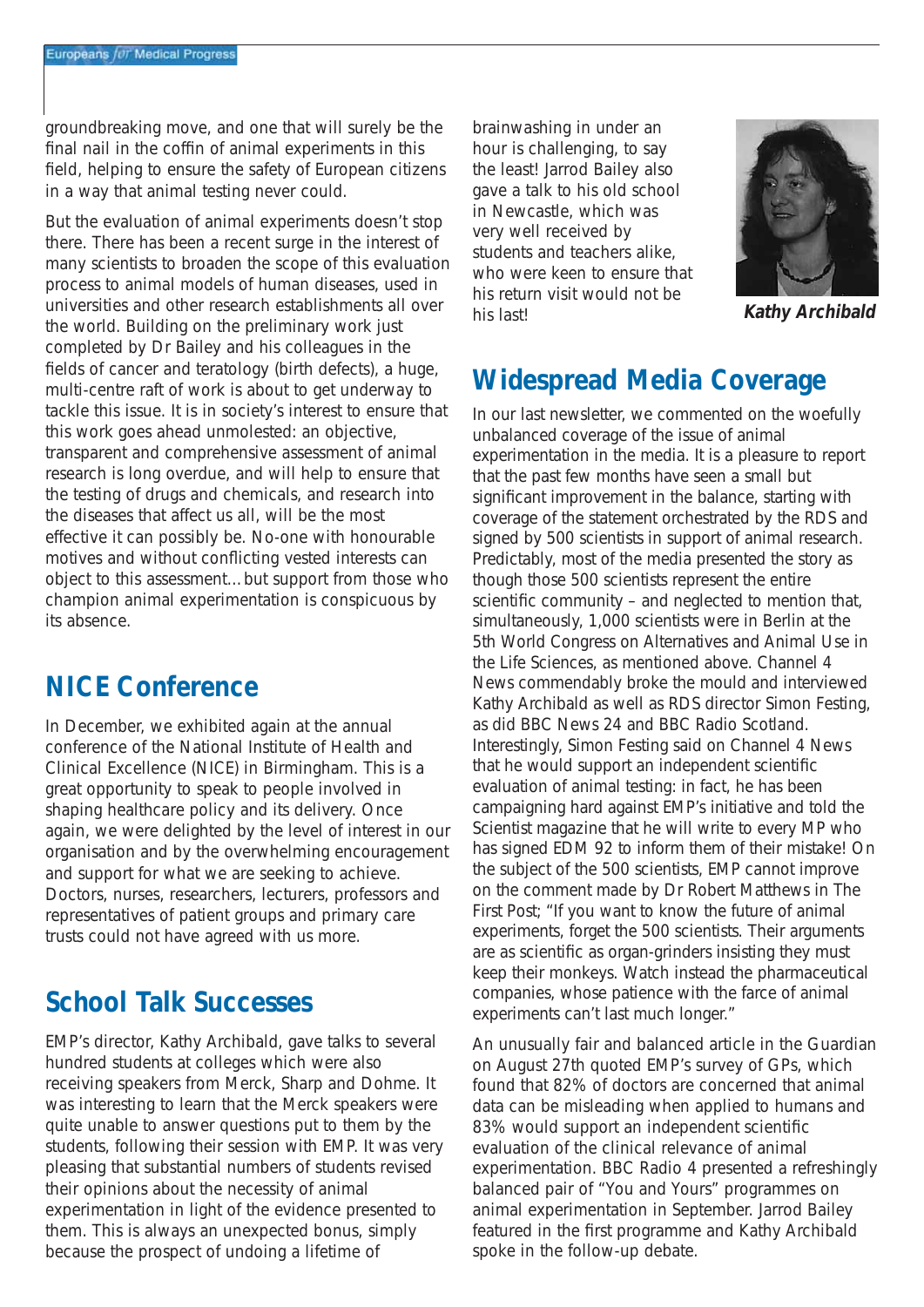A September article in the Financial Times, entitled "Small dose of our own medicine" reported encouragingly; "With its potential to speed up drug development and cut the risk of nasty shocks during clinical trials, microdosing may be just the tonic that big pharma needs." BBC Focus magazine ran a 5-page article; "What are the alternatives?" in October, featuring a Q&A with Dr Bailey.

The Times published an article in December; "The human guinea pigs", posing the question, "Could animal testing become redundant? Some scientists believe technology has the answer." The article quotes Dr Bob Coleman, chief scientific officer of Pharmagene, asking "If two different species give you different answers to the same question about a drug's action, how confident can you be that either one of them will be predictive of humans?" The article goes on to describe microfluidics chips, just 2cm wide, which have etched into them a series of tiny chambers, each containing a sample of tissue from different parts of the body. The compartments are linked by microchannels through which a blood substitute flows. "What we are trying to do is to mimic what goes on in the body on a micro scale," says Leslie Benet, Professor of biopharmaceutical sciences at the University of California and chairman of the scientific advisory board of Hurel, the Californian corporation making the chips, which originated at Cornell University. The test drug is added to the blood substitute and circulates around the device. Its effects on the cells in each compartment can be measured by sensors in the chip and fed back for computer analysis. The article then discusses microdosing, revealing its unsurpassed predictivity of drug metabolism in humans which is, bizarrely, rebuffed by Simon Festing, who claims "Animals are hugely predictive of toxicity in humans. There is no conceivable alternative."

# **Unethical Clinical Trials**

The winner of the 'best film of 2005' at the BAFTAs was the dramatisation of the book "The Constant Gardener" by John le Carré. This thriller about big pharma exploiting African HIV victims may be fictional but according to le Carré it is "as tame as a holiday postcard" when compared with reality. The scandal at the heart of the film is that a British company is using poor Kenyans as expendable guinea pigs in unethically conducted trials of its potential new international blockbuster drug and – crucially – covering up its serious side effects. Mark Henderson, the ill-informed science correspondent of the Times, took exception to

the criticism and wrote a column entitled "Inconsistent Gardener" on December 17th. He accuses le Carré of misrepresenting reality and asserts that pharmaceutical companies do not exploit poor, deprived or illeducated people as expendable guinea pigs in clinical trials as it would be folly to do so.

Unfortunately, such optimism betrays profound ignorance of harsh realities, such as the fact that in 1996 Pfizer, the world's biggest drug company, tested its potential western blockbuster drug on children in Nigeria, against the fervent protestations of its own childhood diseases specialist, whose contract was hastily terminated. This story, along with other disturbing examples, was told by Channel 4 in the 2003 documentary "Dying for Drugs." 16,000 volunteers in Thailand were recruited in 2004 to a farcical trial of another AIDS vaccine (the failed Aidsvax in combination with another unproven vaccine) widely regarded by scientists as having no chance of success. The US FDA, in response to lobbying by pharma, has even proposed to bypass the Declaration of Helsinki – drawn up in 1964 to protect human test subjects – in order to approve certain drugs by testing them in India and other poor countries. Conducting clinical trials in India, for example, is 60% cheaper for pharmaceutical companies, which are flocking to 'outsource' much of their business there for this reason.

In America, more than 75% of clinical trials financed by pharmaceutical companies are conducted by private, for-profit centres comprising a \$14 billion industry, with poor immigrants comprising the overwhelming majority of subjects recruited. The enterprise is poorly regulated and riddled with conflicts of interest, with secretive review boards – charged with protecting participants' safety – funded by the same drug companies that fund the test centres they are supposed to be regulating. The net result is that every year, trial participants are injured or killed.

Ken Goodman, director of the Bioethics Programme at the University of Miami, says pharmaceutical companies are shirking their responsibility to safely develop medicines by using poor, desperate people to test experimental drugs. Marcia Angell, former editor in chief of the New England Journal of Medicine, says the fundamental problem is that testing companies have more incentive to satisfy pharmaceutical companies wanting speedy results than they have to ensure the safety of participants or integrity of research data.

Sadly, it appears that the opinions on scientific matters offered by the Times cannot always be trusted. EMP has noted that Mark Henderson frequently uses his column to write about animal experimentation; a